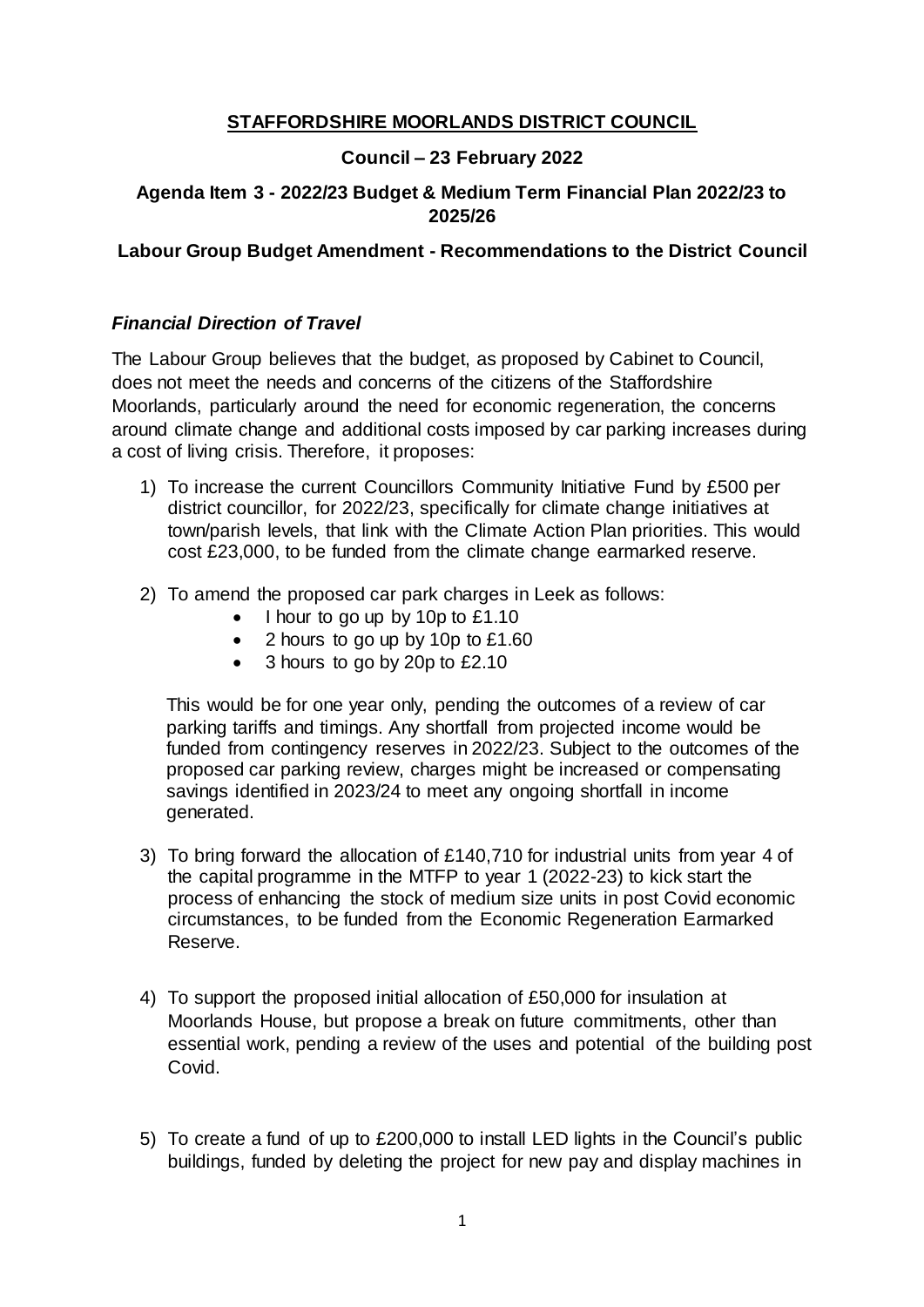car parks. This would not affect the funding in the recommended MTFP to add the "pay by phone" option to existing pay and display machines.

We do not propose any other changes to spending priorities or to the council tax level for 2022/23. However, we propose that during the next financial year an exercise is undertaken to establish the implications of committing 2% of the annual budget specifically for climate change projects.

Formal amendments to the proposed budget and MTFP are on the following pages. All other sections remain unchanged. Any other consequential changes to either the budget, the MTFP or the narrative, consistent with the requirements of this amendment, should be reported back to Cabinet as soon as practicable or as part of Quarter 1 2022/23 financial monitoring.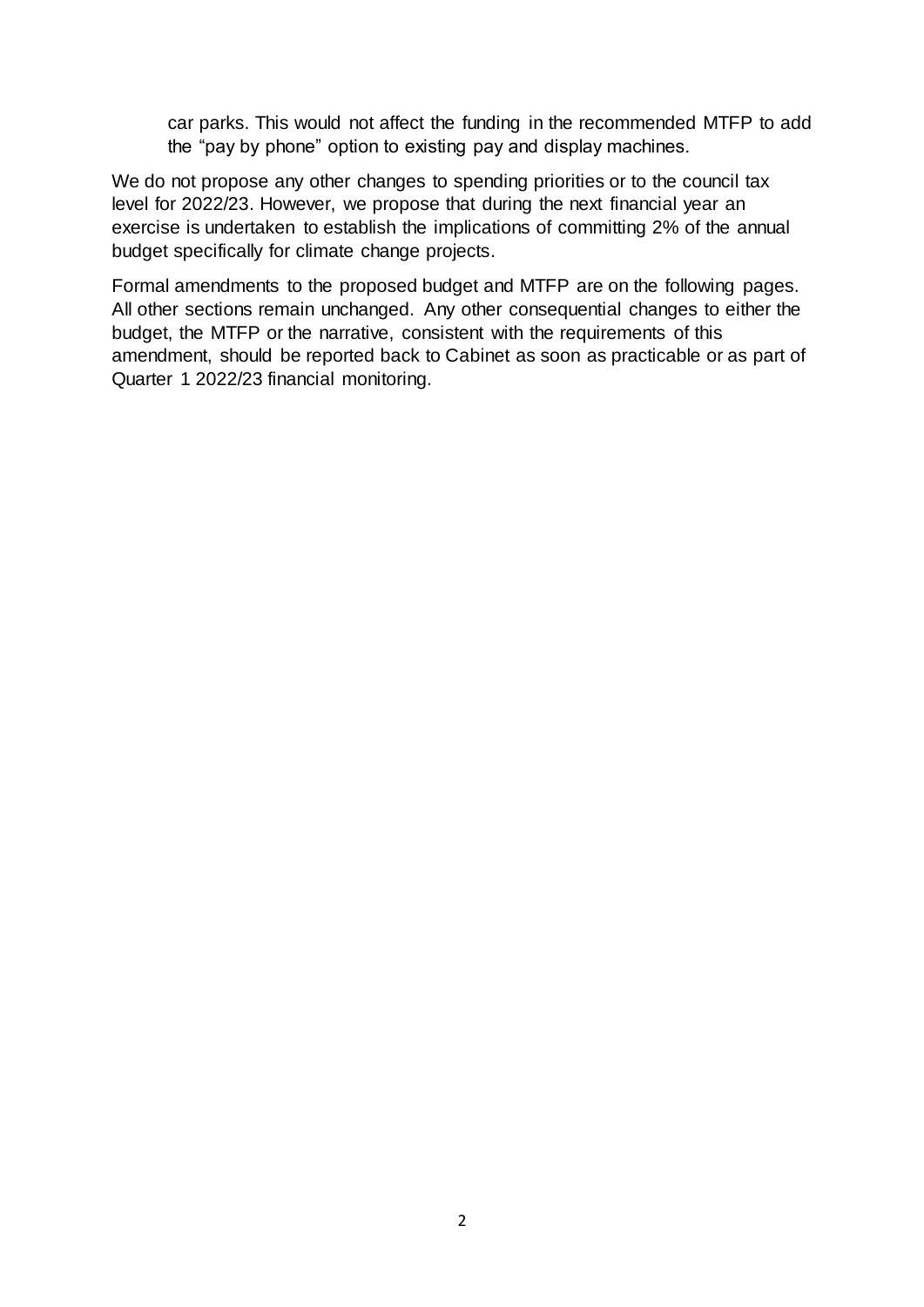# **To reflect (1) in the 2022/23 Revenue Budget :**

The General Fund Budget for 2022/23 (as detailed in Appendix A) to be amended as follows:

Replace the Table at 6.4.2 (budgetary demand) with:

| <b>Increased / (Reduced) Budget Demand</b>                                    | 2022/23   | 2023/24   | 2024/25 | 2025/26 |
|-------------------------------------------------------------------------------|-----------|-----------|---------|---------|
|                                                                               | £         | £         | £       | £       |
| Uniforms - Customer Services                                                  | 2,500     | (2,500)   | 2,500   | (2,500) |
| Car Park income - Covid effect reversal                                       | (81,000)  |           |         |         |
| Leisure Centre Support                                                        | (272,000) |           |         |         |
| Regen - Market Stalls AES                                                     |           | (53,000)  |         |         |
| Car Parks - LED Lighting upgrade                                              | 134,000   | (134,000) |         |         |
| Write-back Excess budget                                                      | (100,000) | 5,000     |         |         |
| <b>BioDiversity Strategy</b>                                                  | 25,000    | (25,000)  |         |         |
| ICT - Customer Services software                                              | 11,000    | (11,000)  |         |         |
| Community support funding                                                     | 20,000    | (20,000)  |         |         |
| Assets - Asbestos & Legionella surveys                                        |           | (10,000)  |         |         |
| <b>Assets - H&amp;S Path Maintenance</b>                                      |           | (2,500)   |         |         |
| Assets - Asbestos works                                                       | 25,000    | (25,000)  |         |         |
| Assets - Bus shelter maint                                                    | (5,000)   |           |         |         |
| Assets - CCTV upgrade Moorlands House                                         | 20,000    | (20,000)  |         |         |
| Assets - Warslow WC grant                                                     | 4,000     |           |         |         |
| Local Plan - Revision & Maintenance<br>AES - Hydrotreated Vegetable Oil (HVO) | (20,000)  | 35,000    | 20,000  | 150,000 |
| fuel                                                                          | 15,900    | 300       | 300     | 300     |
| AES - Green Waste contract saving                                             | (136,800) |           |         |         |
| AES - NIC increase                                                            | 18,700    |           |         |         |
| <b>AES - HGV Driver costs</b>                                                 | 81,300    |           |         |         |
| AES - Waste tonnage changes<br>AES - Recycling markets improvement            | (53,000)  | 6,200     | 6,600   | 6,900   |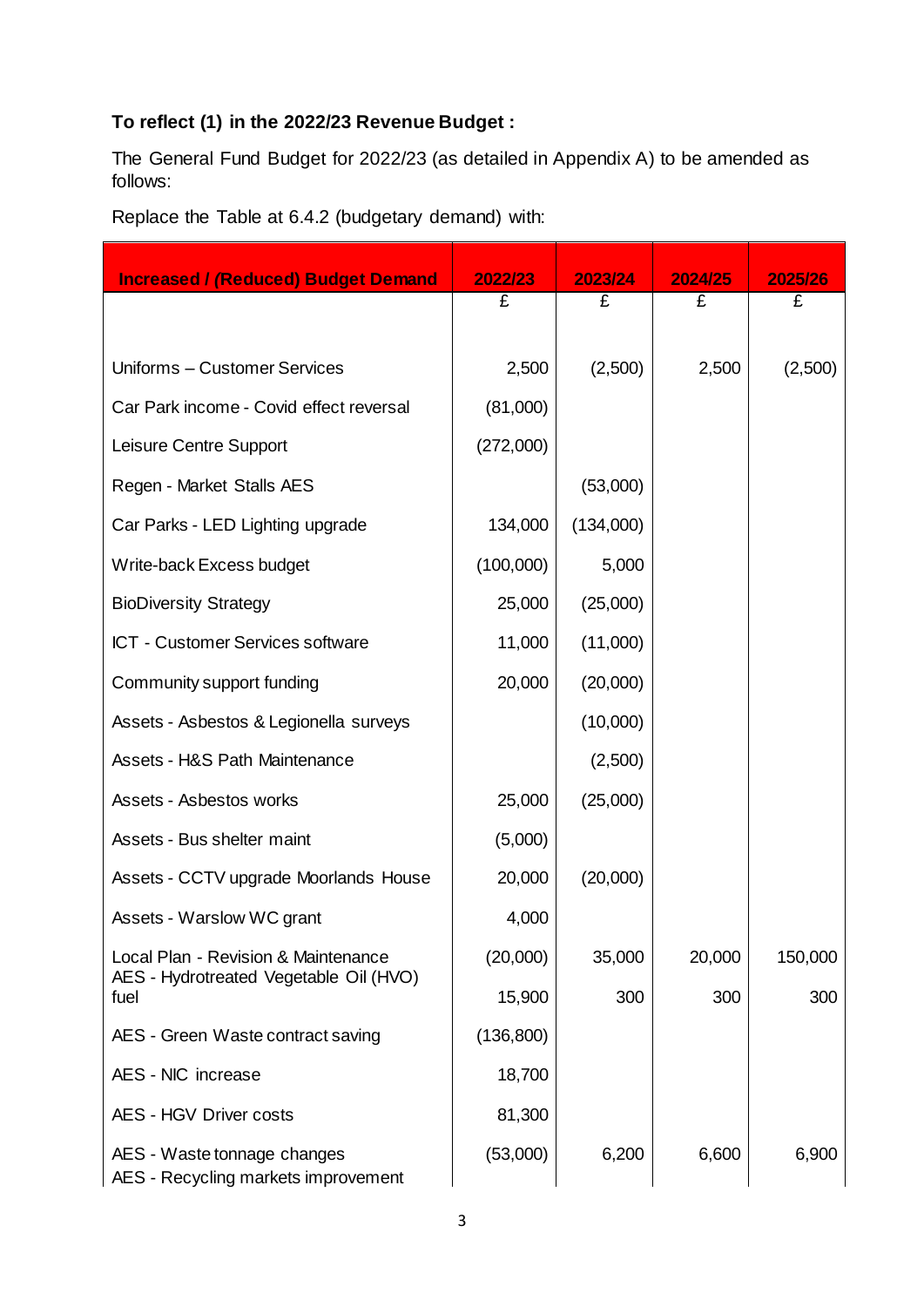| <b>Total</b>                          | (535,900)  | (266, 500) | 4,400    | 129,700  |
|---------------------------------------|------------|------------|----------|----------|
| Climate change grants for councillors | 23,000     |            |          |          |
| Elections Reserve adj                 | (15,000)   | 15,000     |          |          |
| AES - contract sum planned reduction  | (25,000)   | (25,000)   | (25,000) | (25,000) |
|                                       | (208, 500) |            |          |          |

# Replace the table at 10.1 (MTFP General Fund Revenue Position) with the following

| <b>Summary Revenue Position</b>                                   | 2022/23       | 2023/24    | 2024/25    | 2025/26    |
|-------------------------------------------------------------------|---------------|------------|------------|------------|
|                                                                   |               |            |            |            |
|                                                                   | £             | £          | £          | £          |
| Revenue Consequences of Capital Spend<br>(section 5.3.27)         | 657,680       | 44,970     | 38,010     | 21,900     |
| Interest Rate Changes (section 6.2.2)                             | (318, 750)    | (79, 470)  | (62,070)   | 7,940      |
| Inflation Pressures (section 6.3.3)                               | 664,800       | 442,410    | 310,240    | 318,840    |
| Increased / (Reduced) Budget Demand (section<br>6.4.2)            | (535, 900)    | (266, 500) | 4,400      | 129,700    |
| Budget Growth (section 6.5.1)                                     | $\mathbf 0$   | 0          | 0          | $\Omega$   |
| Increased Council Tax Income (section 7.2.3)                      | (203, 100)    | (158, 140) | (162, 030) | (166, 010) |
| Business Rates Retention (section 7.3.5)                          | (543, 650)    | (123, 300) | (140, 050) | (136, 880) |
| Changes in Collection Fund Surplus (section<br>7.4.4)             | (3, 216, 530) | (875, 300) | (1, 410)   | (1,480)    |
| Reduction in Government Grant (section 7.5.7)                     | 144,380       | 317,880    | 25,000     | 0          |
| Additional Fees and Charges (section 7.6.8)                       | (85,000)      | (25,000)   | (25,000)   | (125,000)  |
| Contribution to / (Use of) Reserves & Balances<br>(section 8.2.4) | 3,436,070     | 722,450    | 12,910     | 50,990     |
| In Year Change in Position                                        | 0             | 0          | 0          | 100,000    |
| Efficiency & Rationalisation Plan (section 5.4.7)                 | 0             | 0          | 0          | (100,000)  |
| <b>Budget (Surplus) / Deficit</b>                                 | $\mathbf 0$   | 0          | 0          | 0          |
| <b>Cumulative (Surplus) / Deficit</b>                             | $\mathbf 0$   | 0          | 0          | 0          |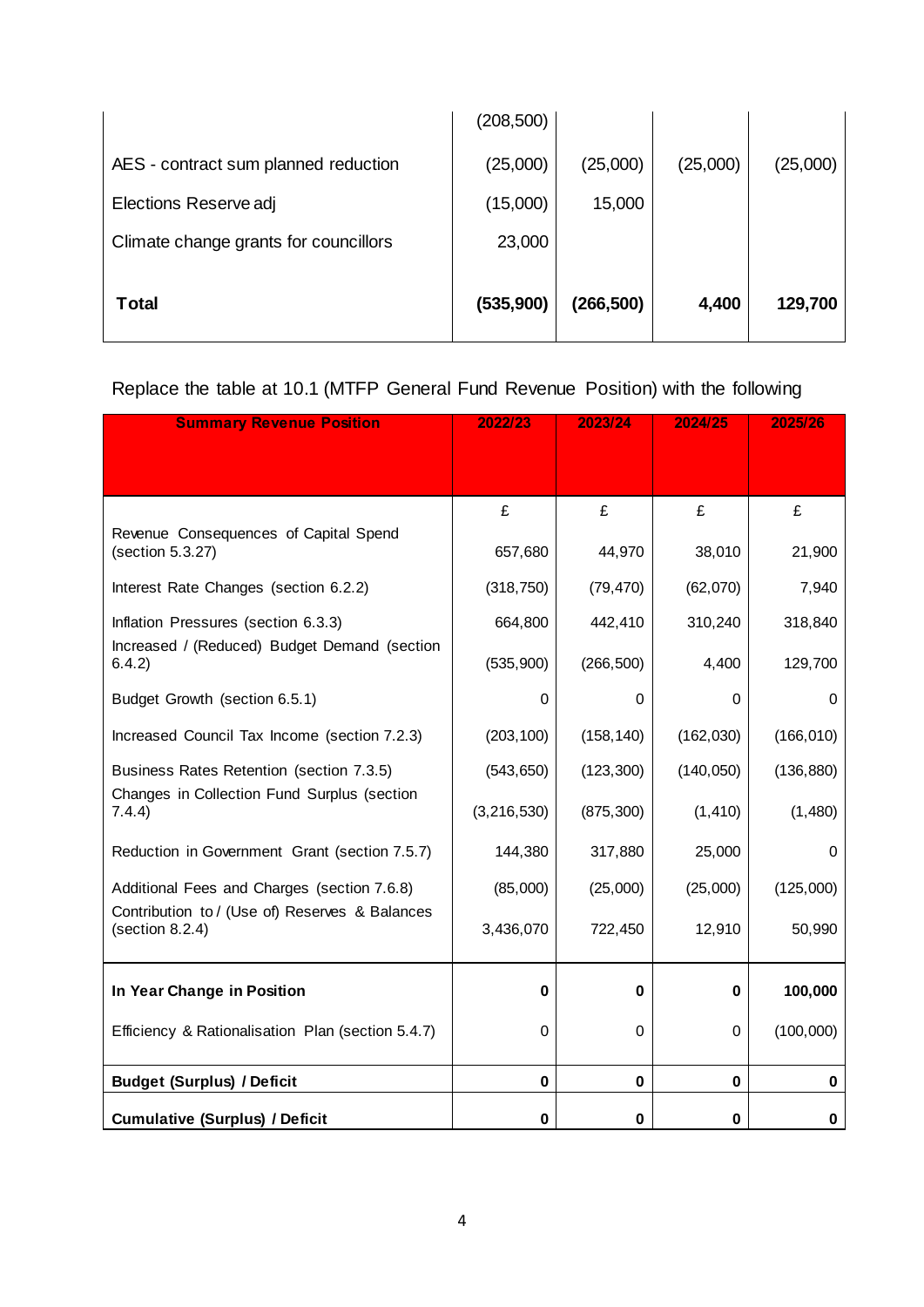| <b>Budget Heading</b>                 | 2022/23        | 2023/24        | 2024/25        | 2025/26        |
|---------------------------------------|----------------|----------------|----------------|----------------|
|                                       | £              | £              | £              | £              |
| Employees                             | 6,650,920      | 6,802,250      | 6,927,890      | 7,055,660      |
| Premises                              | 2,312,230      | 2,404,720      | 2,452,810      | 2,501,870      |
| Transport                             | 141,260        | 142,670        | 144,100        | 145,540        |
| Supplies & Services                   | 7,592,450      | 7,500,130      | 7,639,610      | 7,909,880      |
| <b>Benefits</b>                       | 5,010          | 5,010          | 5,010          | 5,010          |
| Borrowing                             | 99,310         | 160,780        | 186,470        | 254,500        |
| <b>Financing Costs</b>                | 0              | 0              | 0              | 0              |
| <b>Total Expenditure</b>              | 16,801,180     | 17,015,560     | 17,355,890     | 17,872,460     |
|                                       |                |                |                |                |
| Fees and Charges / Other Income       | (5,905,900)    | (5,930,900)    | (5,955,900)    | (6,080,900)    |
| Interest Receipts                     | (79, 390)      | (175, 360)     | (225, 110)     | (263, 300)     |
| Recharges                             | 0              | 0              | 0              | 0              |
| <b>Net Expenditure</b>                | 10,815,890     | 10,909,300     | 11,174,880     | 11,528,260     |
|                                       |                |                |                |                |
|                                       |                |                |                |                |
| Council Tax                           | (5,882,250)    | (6,040,390)    | (6, 202, 420)  | (6,368,430)    |
| Covid-19 Grant Funding                | (361, 850)     | (199, 020)     | (199, 020)     | (199, 020)     |
| <b>Business Rates Retention</b>       | (4,344,950)    | (4,468,250)    | (4,608,300)    | (4,745,180)    |
| New Homes Bonus                       | (255, 050)     | (100,000)      | (75,000)       | (75,000)       |
| <b>Earmarked Reserves</b>             | (937, 280)     | (7,700)        | (7,700)        | (7,700)        |
| Contingency Balances                  | 120,230        | (63,900)       | (50, 990)      | $\mathbf 0$    |
| <b>Collection Fund</b>                | 845,260        | (30,040)       | (31, 450)      | (32, 930)      |
| <b>Total Financing</b>                | (10, 815, 890) | (10, 909, 300) | (11, 174, 880) | (11, 428, 260) |
|                                       |                |                |                |                |
| <b>Cumulative Deficit / (Surplus)</b> | $\pmb{0}$      | 0              | 0              | 100,000        |
| Efficiency Requirement (cumulative)   | 0              | 0              | 0              | (100,000)      |
|                                       |                |                |                |                |
| Deficit / (Surplus)                   | $\pmb{0}$      | 0              | 0              | 0              |
|                                       |                |                |                |                |
| In Year Deficit / (Surplus)           | $\pmb{0}$      | 0              | $\bf{0}$       | 0              |

To replace the table at Annex D [Proposed Revenue Projections (2022/23 to 2025/26)] with the following: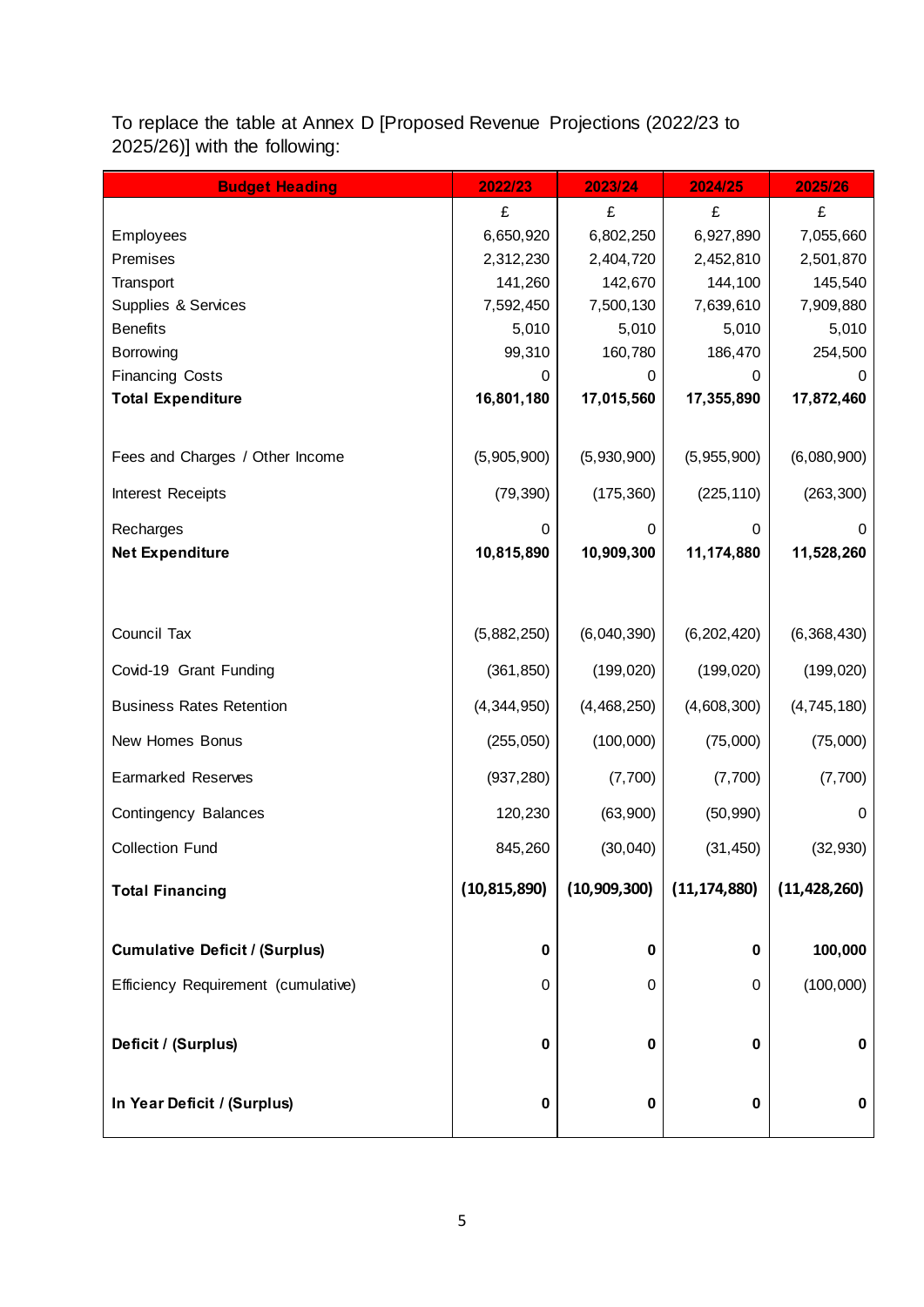To replace the table at para 9.2 (proposed budget) with the following:

| <b>Budget Heading</b>                 | 2022/23        |
|---------------------------------------|----------------|
|                                       | £              |
| <b>Employees</b>                      | 6,650,920      |
| Premises                              | 2,312,230      |
| Transport                             | 141,260        |
| <b>Supplies &amp; Services</b>        | 7,592,450      |
| <b>Benefits</b>                       | 5,010          |
| Borrowing                             | 99,310         |
| <b>Total Expenditure</b>              | 16,801,180     |
| Fees and Charges / Other Income       | (5,905,900)    |
| <b>Interest Receipts</b>              | (79, 390)      |
| <b>Net Expenditure</b>                | 10,815,890     |
|                                       |                |
| <b>Council Tax</b>                    | (5,882,250)    |
| <b>Business Rates Retention</b>       | (4,344,950)    |
| <b>Government Funding</b>             | (361, 850)     |
| <b>New Homes Bonus</b>                | (255,050)      |
| <b>Earmarked Reserves</b>             | (937, 280)     |
| <b>Contingency Balances</b>           | 120,230        |
| <b>Collection Fund</b>                | 845,260        |
| <b>Total Financing</b>                | (10, 815, 890) |
| <b>Cumulative Deficit / (Surplus)</b> | 0              |
| <b>Efficiency Requirement</b>         | 0              |
| In Year Deficit / (Surplus)           | 0              |

To replace the table at 9.3 (council tax requirement) with the following

|                                         | 2022/23         |
|-----------------------------------------|-----------------|
| <b>Net Expenditure</b>                  | £<br>10,815,890 |
| New Homes Bonus                         | (255,050)       |
| <b>Government Funding</b>               | (361, 850)      |
| <b>Business Rates Retention</b>         | (4,344,950)     |
| Use of Reserves                         | (817,050)       |
| Collection Fund                         | 845,260         |
| <b>Net Requirement from Council Tax</b> | 5,882,250       |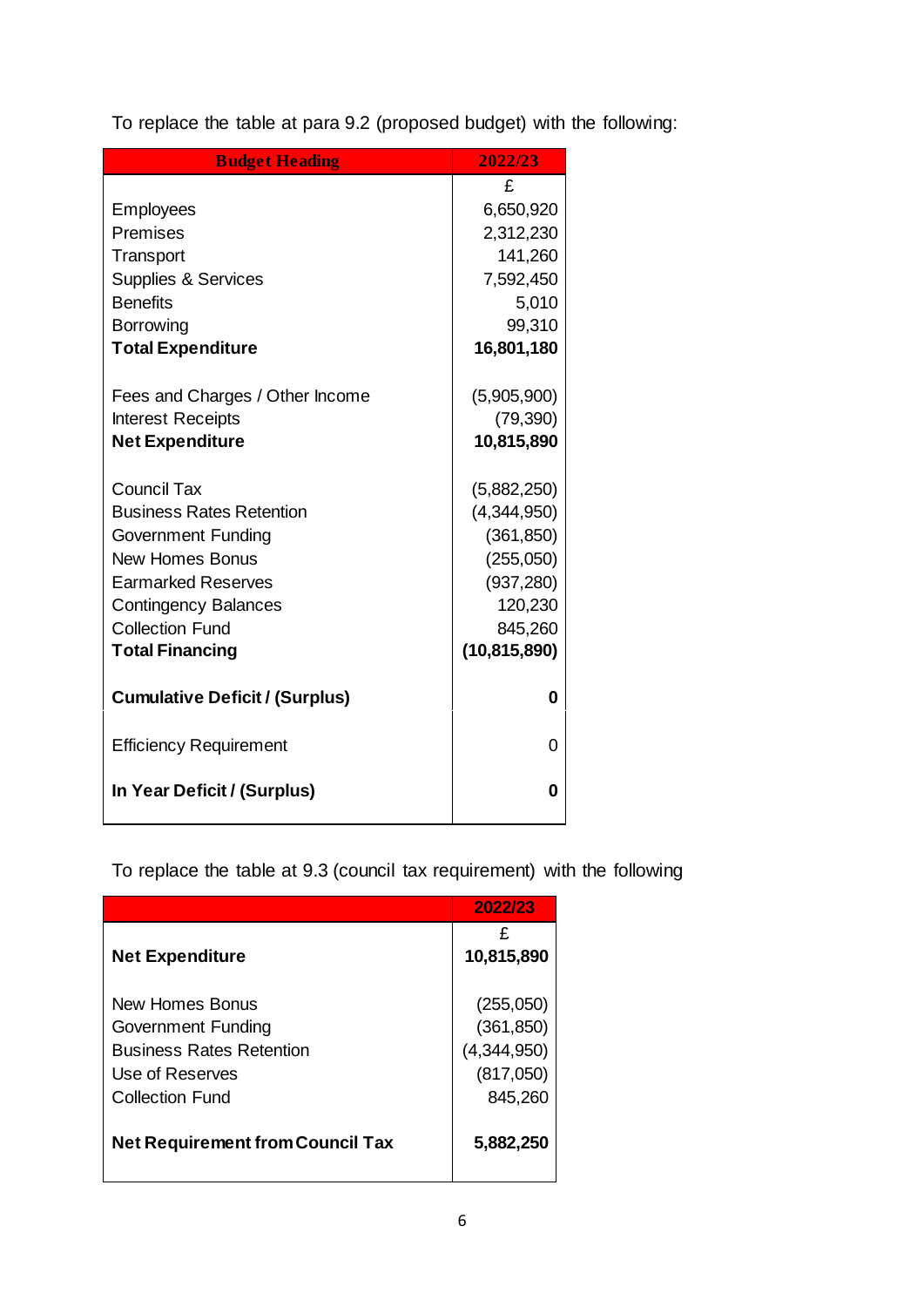# **Fes and Charges - To reflect (2) in the budget**

To amend the following tariffs in Appendix C (all other tariffs / charges to remain the same)

| <b>Car Parks</b>            | Unit           | Charging<br><b>VAT</b><br>Category |               | 2021/22<br>Current<br>Charge | 2022/23<br>Charge | % Increase |
|-----------------------------|----------------|------------------------------------|---------------|------------------------------|-------------------|------------|
| Leek: Brook Street          | Up to 1 hour   | Standard Rated VAT (20%)           | Fair charging | £1.00                        | £1.10             | 10.00%     |
|                             | Up to 2 hours  | Standard Rated VAT (20%)           | Fair charging | £1.50                        | £1.60             | 6.67%      |
|                             | Up to 3 hours  | Standard Rated VAT (20%)           | Fair charging | £1.90                        | £2.10             | 10.53%     |
|                             |                |                                    |               |                              |                   |            |
| Leek: Buxton Road           | Up to 1 hour   | Standard Rated VAT (20%)           | Fair charging | £1.00                        | £1.10             | 10.00%     |
|                             | Up to 2 hours  | Standard Rated VAT (20%)           | Fair charging | £1.50                        | £1.60             | 6.67%      |
|                             | Up to 3 hours  | Standard Rated VAT (20%)           | Fair charging | £1.90                        | £2.10             | 10.53%     |
|                             | Up to 10 hours | Standard Rated VAT (20%)           | Fair charging | £2.40                        | £3.50             | 45.83%     |
|                             |                |                                    |               |                              |                   |            |
| Leek: High Street           | Up to 1 hour   | Standard Rated VAT (20%)           | Fair charging | £1.00                        | £1.10             | 10.00%     |
|                             | Up to 2 hours  | Standard Rated VAT (20%)           | Fair charging | £1.50                        | £1.60             | 6.67%      |
|                             | Up to 3 hours  | Standard Rated VAT (20%)           | Fair charging | £1.90                        | £2.10             | 10.53%     |
|                             | Up to 10 hours | Standard Rated VAT (20%)           | Fair charging | £2.40                        | £3.50             | 45.83%     |
|                             |                |                                    |               |                              |                   |            |
| Leek: Joliffe Street        | Up to 1 hour   | Standard Rated VAT (20%)           | Fair charging | £1.00                        | £1.10             | 10.00%     |
|                             | Up to 2 hours  | Standard Rated VAT (20%)           | Fair charging | £1.50                        | £1.60             | 6.67%      |
|                             | Up to 3 hours  | Standard Rated VAT (20%)           | Fair charging | £1.90                        | £2.10             | 10.53%     |
|                             | Up to 10 hours | Standard Rated VAT (20%)           | Fair charging | £2.40                        | £3.50             | 45.83%     |
|                             |                |                                    |               |                              |                   |            |
| Leek: Market Place          | Up to 1 hour   | Standard Rated VAT (20%)           | Fair charging | £1.00                        | £1.10             | 10.00%     |
|                             | Up to 2 hours  | Standard Rated VAT (20%)           | Fair charging | £1.50                        | £1.60             | 6.67%      |
|                             | Up to 3 hours  | Standard Rated VAT (20%)           | Fair charging | £1.90                        | £2.10             | 10.53%     |
|                             |                |                                    |               |                              |                   |            |
| Leek: Market Street<br>East | Up to 1 hour   | Standard Rated VAT (20%)           | Fair charging | £1.00                        | £1.10             | 10.00%     |
|                             | Up to 2 hours  | Standard Rated VAT (20%)           | Fair charging | £1.50                        | £1.60             | 6.67%      |
|                             | Up to 3 hours  | Standard Rated VAT (20%)           | Fair charging | £1.90                        | £2.10             | 10.53%     |
|                             |                |                                    |               |                              |                   |            |
| Leek: Market Street<br>West | Up to 1 hour   | Standard Rated VAT (20%)           | Fair charging | £1.00                        | £1.10             | 10.00%     |
|                             | Up to 2 hours  | Standard Rated VAT (20%)           | Fair charging | £1.50                        | £1.60             | 6.67%      |
|                             | Up to 3 hours  | Standard Rated VAT (20%)           | Fair charging | £1.90                        | £2.10             | 10.53%     |
|                             |                |                                    |               |                              |                   |            |
| Leek: Moorlands<br>House    | Up to 1 hour   | Standard Rated VAT (20%)           | Fair charging | £1.00                        | £1.10             | 10.00%     |
|                             | Up to 2 hours  | Standard Rated VAT (20%)           | Fair charging | £1.50                        | £1.60             | 6.67%      |
|                             | Up to 3 hours  | Standard Rated VAT (20%)           | Fair charging | £1.90                        | £2.10             | 10.53%     |
|                             |                |                                    |               |                              |                   |            |
| Leek: Queen Street          | Up to 1 hour   | Standard Rated VAT (20%)           | Fair charging | £1.00                        | £1.10             | 10.00%     |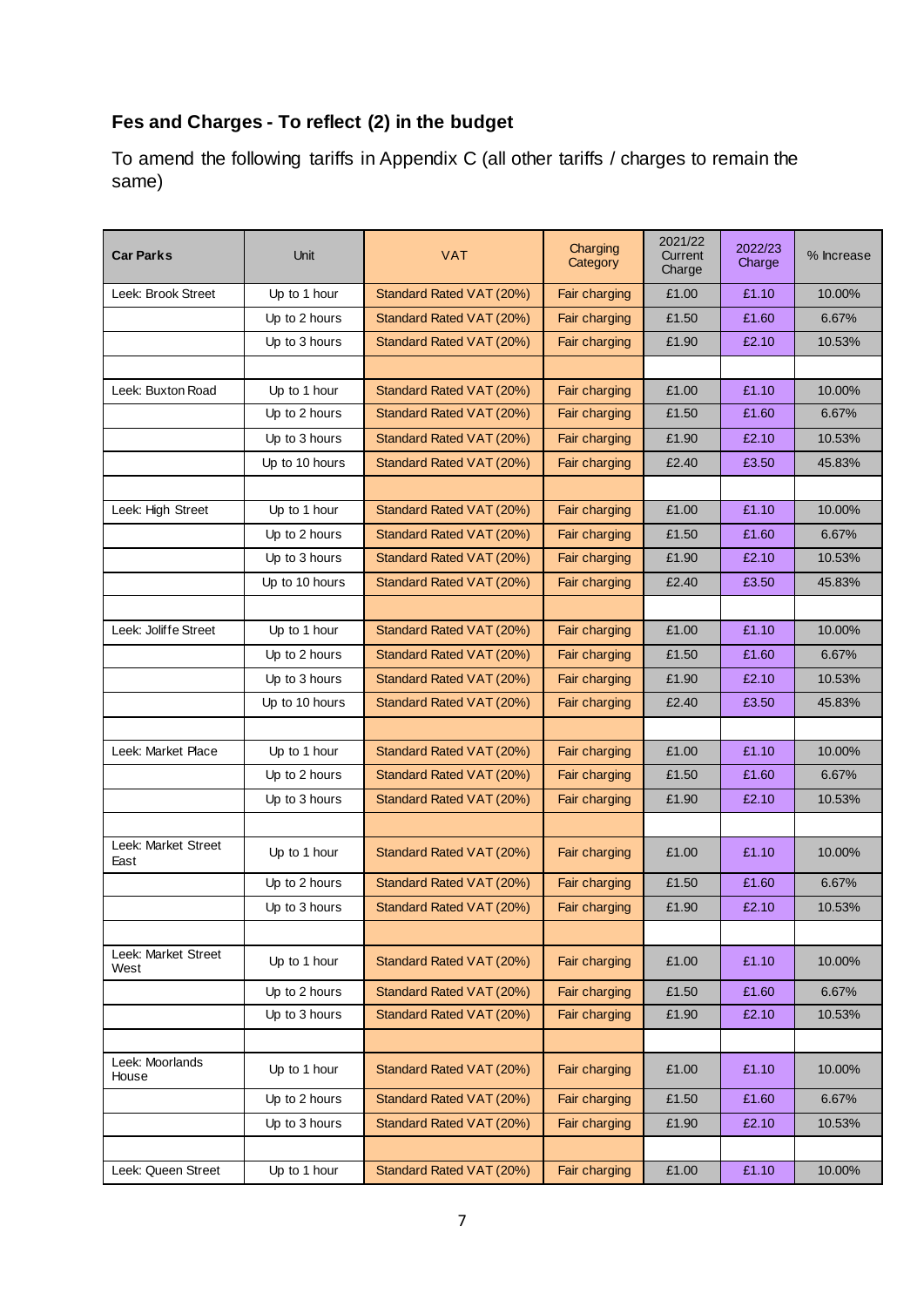|                                    | Up to 2 hours  | Standard Rated VAT (20%) | Fair charging | £1.50 | £1.60 | 6.67%  |
|------------------------------------|----------------|--------------------------|---------------|-------|-------|--------|
|                                    | Up to 3 hours  | Standard Rated VAT (20%) | Fair charging | £1.90 | £2.10 | 10.53% |
|                                    |                |                          |               |       |       |        |
| Leek: Regent Street                | Up to 1 hour   | Standard Rated VAT (20%) | Fair charging | £1.00 | £1.10 | 10.00% |
|                                    | Up to 2 hours  | Standard Rated VAT (20%) | Fair charging | £1.50 | £1.60 | 6.67%  |
|                                    | Up to 3 hours  | Standard Rated VAT (20%) | Fair charging | £1.90 | £2.10 | 10.53% |
|                                    |                |                          |               |       |       |        |
| Leek: Silk Street                  | Up to 1 hour   | Standard Rated VAT (20%) | Fair charging | £1.00 | £1.10 | 10.00% |
|                                    | Up to 2 hours  | Standard Rated VAT (20%) | Fair charging | £1.50 | £1.60 | 6.67%  |
|                                    | Up to 3 hours  | Standard Rated VAT (20%) | Fair charging | £1.90 | £2.10 | 10.53% |
|                                    |                |                          |               |       |       |        |
| Leek: Smithfield South             | Up to 1 hour   | Standard Rated VAT (20%) | Fair charging | £1.00 | £1.10 | 10.00% |
|                                    | Up to 2 hours  | Standard Rated VAT (20%) | Fair charging | £1.50 | £1.60 | 6.67%  |
|                                    | Up to 3 hours  | Standard Rated VAT (20%) | Fair charging | £1.90 | £2.10 | 10.53% |
|                                    |                |                          |               |       |       |        |
| Leek: Stockw ell Street            | Up to 1 hour   | Standard Rated VAT (20%) | Fair charging | £1.00 | £1.10 | 10.00% |
|                                    | Up to 2 hours  | Standard Rated VAT (20%) | Fair charging | £1.50 | £1.60 | 6.67%  |
|                                    | Up to 3 hours  | Standard Rated VAT (20%) | Fair charging | £1.90 | £2.10 | 10.53% |
|                                    |                |                          |               |       |       |        |
| Leek: St Edw ard<br><b>Street</b>  | Up to 1 hour   | Standard Rated VAT (20%) | Fair charging | £1.00 | £1.10 | 10.00% |
|                                    | Up to 2 hours  | Standard Rated VAT (20%) | Fair charging | £1.50 | £1.60 | 6.67%  |
|                                    | Up to 3 hours  | Standard Rated VAT (20%) | Fair charging | £1.90 | £2.10 | 10.53% |
|                                    |                |                          |               |       |       |        |
| Leek: Vicarage Road/<br>California | Up to 1 hour   | Standard Rated VAT (20%) | Fair charging | £1.00 | £1.10 | 10.00% |
|                                    | Up to 2 hours  | Standard Rated VAT (20%) | Fair charging | £1.50 | £1.60 | 6.67%  |
|                                    | Up to 3 hours  | Standard Rated VAT (20%) | Fair charging | £1.90 | £2.10 | 10.53% |
|                                    | Up to 10 hours | Standard Rated VAT (20%) | Fair charging | £2.40 | £3.50 | 45.83% |
|                                    |                |                          |               |       |       |        |
| Leek: West Street                  | Up to 1 hour   | Standard Rated VAT (20%) | Fair charging | £1.00 | £1.10 | 10.00% |
|                                    | Up to 2 hours  | Standard Rated VAT (20%) | Fair charging | £1.50 | £1.60 | 6.67%  |
|                                    | Up to 3 hours  | Standard Rated VAT (20%) | Fair charging | £1.90 | £2.10 | 10.53% |
|                                    | Up to 10 hours | Standard Rated VAT (20%) | Fair charging | £2.40 | £3.50 | 45.83% |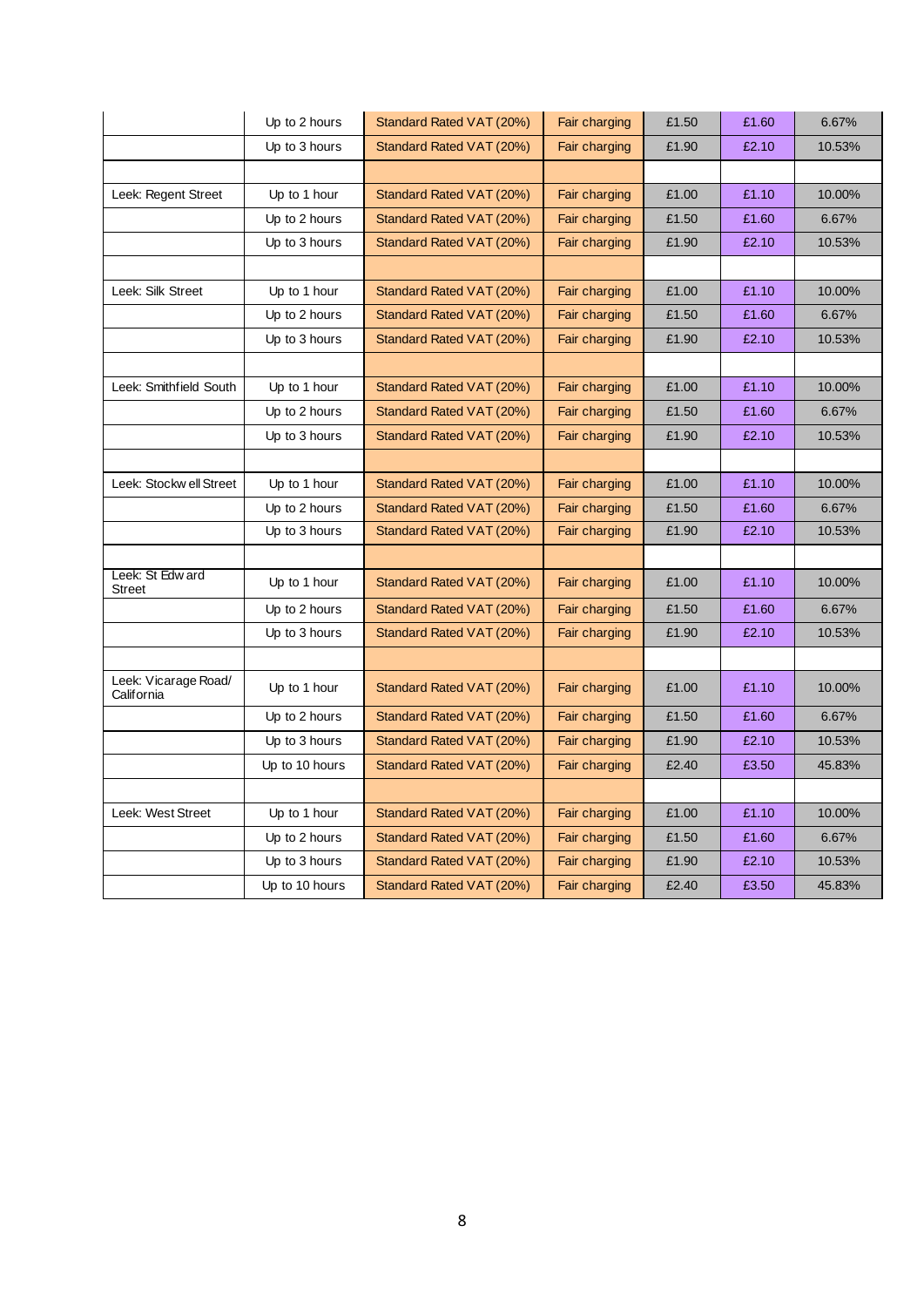# **Capital programme – to reflect (3) and (5)**

Amend Appendix A Annex A (Proposed Capital Projections (2021/22 to 2025/26) to the following:

| <b>Capital Schemes</b>              | 2021/22        | 2022/23       | 2023/24       | 2024/25              | 2025/26       | <b>Total</b> |
|-------------------------------------|----------------|---------------|---------------|----------------------|---------------|--------------|
|                                     | £              | £             | £             | £                    | £             | £            |
| <b>Asset Management Plan</b>        |                |               |               |                      |               |              |
| Public Buildings                    |                | 250,000       | 183,340       | 368,220              | 603,220       | 1,404,780    |
| Car Parks                           | 100,000        | 200,000       |               | 171,950              | 441,350       | 913,300      |
| <b>Public Conveniences</b>          | 2,240          | 64,900        | 99,640        |                      |               | 166,780      |
| Infrastructure/Waterways            |                | 9,360         | 208,220       |                      |               | 217,580      |
| Leisure Centres                     | 247,730        | 60,000        | 373,080       | 172,400              | 1,279,05<br>O | 2,132,260    |
| Depots & Park Buildings             | 158,690        | 150,000       | 645,510       | 5,130                | 360,060       | 1,319,390    |
| <b>Industrial Units</b>             |                | 140,710       |               |                      | 140,710       | 281,420      |
|                                     | 508,660        | 874,970       | 1,509,79<br>Ω | 717,700              | 2,824,39<br>n | 6,435,510    |
|                                     |                |               |               |                      |               |              |
| <b>Private Housing Grants</b>       | 23,200         |               |               |                      |               | 23,200       |
|                                     |                |               |               |                      |               |              |
| <b>Loan - Housing Company</b>       | 10,000,00<br>O |               |               |                      |               | 10,000,000   |
|                                     |                |               |               |                      |               |              |
| <b>Disabled Facilities Grants</b>   | 1,500,000      | 1,500,00<br>0 | 1,500,00<br>0 | 1,500,00<br>0        | 1,500,00<br>0 | 7,500,000    |
|                                     |                |               |               |                      |               |              |
| <b>ICT Projects</b>                 | 122,000        | 20,000        | 50,000        | 50,000               | 40,560        | 282,560      |
| <b>Fleet Management</b>             | 1,062,630      | 774,070       | 320,000       | 15,000               |               | 2,171,700    |
|                                     |                |               |               |                      |               |              |
| <b>Other Schemes</b>                |                |               |               |                      |               |              |
| Conservation                        | 53,520         | 50,000        | 41,920        | 50,000               | 50,000        | 245,440      |
| Market Town Regeneration            |                | 373,000       |               |                      |               | 373,000      |
| <b>Outdoor Sports Facilities</b>    | 150,000        | 50,000        |               |                      |               | 200,000      |
| <b>Public Parks/Play Facilities</b> | 251,720        | ÷,            | 130,000       | 120,000              | 70,000        | 571,720      |
| CCTV                                | 85,650         |               |               |                      |               | 85,650       |
| <b>Community Facilities</b>         | 200,000        |               |               |                      |               | 200,000      |
|                                     | 740,890        | 473,000       | 171,920       | 170,000              | 120,000       | 1,675,810    |
|                                     |                |               |               |                      |               |              |
| <b>TOTAL PROGRAMME</b>              | 13,957,38<br>0 | 3,642,04<br>0 | 3,551,71<br>0 | 2,452,70<br>0        | 4,484,95<br>0 | 28,088,780   |
|                                     |                |               |               |                      |               |              |
| <b>CONTRIBUTIONS</b>                | 1,519,940      | 1,640,71<br>0 | 1,500,00<br>0 | 1,500,00<br>$\bf{0}$ | 1,500,00<br>n | 7,660,650    |